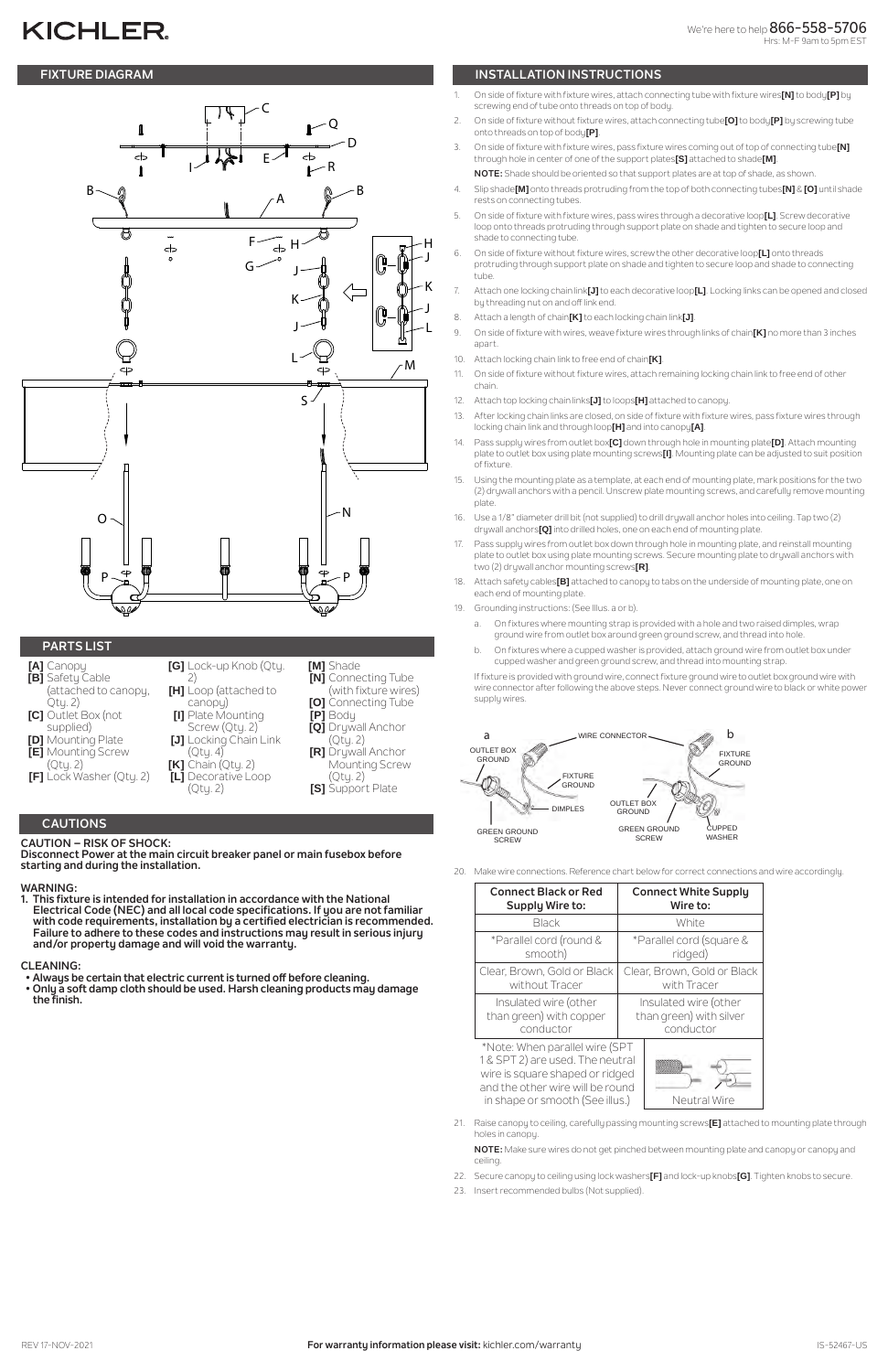# **PRÉCAUTIONS**

#### **ATTENTION – RISQUE DE DÉCHARGES ÉLECTRIQUES: Couper le courant au niveau du panneau du disjoncteur du circuit principal ou de la boîte à fusibles principale avant de procéder à l'installation.**

### **ATTENTION:**

**1. Ce luminaire doit être installé conformément aux codes d'électricité nationaux (NEC) et satisfaire toutes les spécifications des codes locaux. Si vous ne connaissez pas les exigences de ces codes, il est recommandé de confier l'installation à un électricien certifié. Ne pas se conformer à ces codes et directives pourrait provoquer des blessures sérieuses et/ou des dommages matériels et rendre la garantie non valide.**

# **NETTOYAGE :**

## **DIAGRAMME D'APPAREILS INSTRUCTIONS D'INSTALLATION**

# **KICHLER**

## **LISTE DES PIÈCES**

- **[A]** Cache **[B]** Câble de Sécurité (fixé au cache, Qté 2)
- **[C]** Boîte de Sortie (non fournie)
- **[D]** Plaque de Montage **[E]** Vis de Montage (Qté
- 2) **[F]** Rondelle de Blocage
- (Qté 2) **[G]** Bouton de Blocage
- (Qté 2)

|              | [H] Boucle (fixée sur le<br><b>[O]</b> Tu |              |
|--------------|-------------------------------------------|--------------|
|              | cache)                                    | Ri           |
|              | [I] Vis de Montage de la<br>[P]           | Lι           |
|              | Plaque (Qté 2)<br>[Q] Ai                  |              |
|              | [J] Maillon de Chaîne de                  | CI           |
|              | Verrouillage (Qté 4)                      | 2)           |
|              | [K] Chaîne (Qté 2)<br>$IR1$ $Vi$          |              |
|              | [L] Boucle Décorative                     | ∍            |
|              | (Qté 2)                                   | CI           |
| [M] Cache    |                                           | 2)           |
| [N] Tubes de | [S]                                       | $\mathsf{P}$ |
|              | Raccordement (avec                        |              |

fils du luminaire)

- **[O]** Tubes de Raccordement
- **[P]** Luminaire **[Q]** Ancrage pour
	- Cloison Sèche (Qté 2)
	- **[R]** Vis de Montage D'ancrages pour Cloisons Sèches(Qté
	- **[S]** Plaque de Support
- 1. Sur le côté du luminaire dotés de fils, fixez un tube de raccordement avec les fils du luminaire**[N]** au luminaire**[P]** en vissant l'extrémité du tube sur les filetages en haut du luminaire.
- 2. Sur le côté du luminaire sans fils, fixez un tube de raccordement**[O]** au luminaire**[P]** en vissant l'extrémité du tube sur les filetages en haut du luminaire**[P]**.
- 3. Sur le côté du luminaire dotés des fils du luminaire, faites passer les fils du luminaire sortant du haut du tube de raccordement**[N]** par le trou au centre de l'une des plaques de support**[S]** fixées au cache**[M]**.

**REMARQUE :** Le cache doit être orienté avec les plaques de support sur le dessus (voir illustration).

- 21. Fixez le cache au plafond à l'aide des rondelles de blocage**[F]** et des boutons de blocage**[G]**. Resserrez les boutons pour fixer.
- 22. Installez les ampoules recommandées (non fournies).
- **Soyez toujours certain que l'alimentation électrique du luminaire est fermée avant le nettoyage.**
- **N'utilisez qu'un chiffon doux humide. Les produits de nettoyage acides/abrasifs peuvent endommager le fini.**
- 4. Glissez le cache**[M]** sur les filetages dépassant du haut des deux tubes de raccordement**[N]** et **[O]** jusqu'à ce que le cache se trouve sur les tubes de raccordement.
- 5. Sur le côté du luminaire dotés des fils du luminaire, passez les fils par la boucle décorative**[L]**. Vissez la boucle décorative sur les filets dépassant de la plaque de support sur le cache et serrez pour fixer la boucle et le cache au tube de raccordement.
- 6. Sur le côté du luminaire sans fils, vissez l'autre boucle décorative**[L]** sur les filets dépassant de la plaque de support sur le cache et serrez pour fixer la boucle et le cache au tube de raccordement.
- 7. Attachez un maillon de chaîne de verrouillage**[J]** à chaque boucle décorative**[L]**. Vous pouvez ouvrir et fermer les maillons de verrouillage en vissant l'écrou sur et hors de l'extrémité du maillon de chaîne.
- 8. Attachez une chaîne**[K]** à chaque maillon de chaîne de verrouillage**[J]**.
- 9. Sur le côté du luminaire doté des fils, tissez les fils du luminaire à travers les maillons de la chaîne**[K]** à moins de 7,5 cm de distance entre.
- 10. Attachez le maillon de la chaîne de verrouillage à l'extrémité libre de la chaîne**[K]**.
- 11. Sur le côté du luminaire sans fils, attachez le dernier maillon de la chaîne de verrouillage à l'extrémité libre de l'autre chaîne.
- 12. Attachez les maillons de chaîne de verrouillage supérieurs**[J]** aux boucles**[H]** fixées au cache.
- 13. Une fois les maillons de la chaîne de verrouillage fermés, du côté du luminaire doté des fils du luminaire, faites passer les fils du luminaire à travers le maillon de la chaîne de verrouillage et la boucle**[H]** et dans le cache**[A]**.
- 14. Faites passer les fils d'alimentation de la boîte de sortie**[C]** dans le trou de la plaque de montage**[D]**. Fixez la plaque de montage sur la boîte de sortie avec les vis de montage de la plaque**[I]**. Vous pouvez régler la plaque de montage en fonction de la position du luminaire.
- 15. En utilisant la plaque de montage comme gabarit, marquez les positions des deux (2) ancrages pour cloison sèche avec un crayon à chaque extrémité de la plaque de montage. Dévissez les vis de montage de la plaque et retirez soigneusement la plaque de montage.
- 16. Utilisez un foret de 1/8 po de diamètre (non fourni) pour percer des trous d'ancrage pour cloison sèche dans le plafond. Placez deux (2) ancrages pour cloisons sèches**[Q]** dans les trous percés, un à chaque extrémité de la plaque de montage.
- 17. Faites passer les fils d'alimentation de la boîte de sortie dans le trou de la plaque de montage et réinstallez la plaque de montage sur la boîte de sortie à l'aide des vis de montage de la plaque. Fixez la plaque de montage aux ancrages pour cloisons sèches à l'aide de deux (2) vis de montage d'ancrages pour cloisons sèches**[R]**.
- 18. Attachez les câbles de sécurité**[B]** qui sont fixés au cache sur les languettes situées sous la plaque de montage, un à chaque extrémité de la plaque de montage.
- 19. Connecter les fils. Se reporter au tableau ci-dessous pour faire les connexions.

| Connecter le fil noir ou                                                                                                                                                    | Connecter le fil blanc de     |
|-----------------------------------------------------------------------------------------------------------------------------------------------------------------------------|-------------------------------|
| rouge de la boite                                                                                                                                                           | la boîte                      |
| A Noir                                                                                                                                                                      | A Blanc                       |
| *Au cordon parallèle (rond                                                                                                                                                  | *Au cordon parallèle (à       |
| et lisse)                                                                                                                                                                   | angles droits el strié)       |
| Au transparent, doré,                                                                                                                                                       | Au transparent, doré,         |
| marron, ou noir sans fil                                                                                                                                                    | marron, ou noir avec un til   |
| distinctif                                                                                                                                                                  | distinctif                    |
| Fil isolé (sauf fil vert) avec                                                                                                                                              | Filisolé (sauf fil vert) avec |
| conducteur en cuivre                                                                                                                                                        | conducteur en argent          |
| *Remarque: Avec emploi d'un<br>fil paralléle (SPT 1 et SPT 2). Le<br>fil neutre est á angles droits ou<br>strié et l'autre fil doit étre rond ou<br>lisse (Voir le schéma). | Fil Neutre                    |

20. Soulevez le cache en direction du plafond en passant soigneusement les vis de montage**[E]** fixées à la plaque de montage par les trous dans le cache.

**REMARQUE :** S'assurer que les fils ne se coincent pas entre la plaque de montage et le cache ou le cache et le plafond.